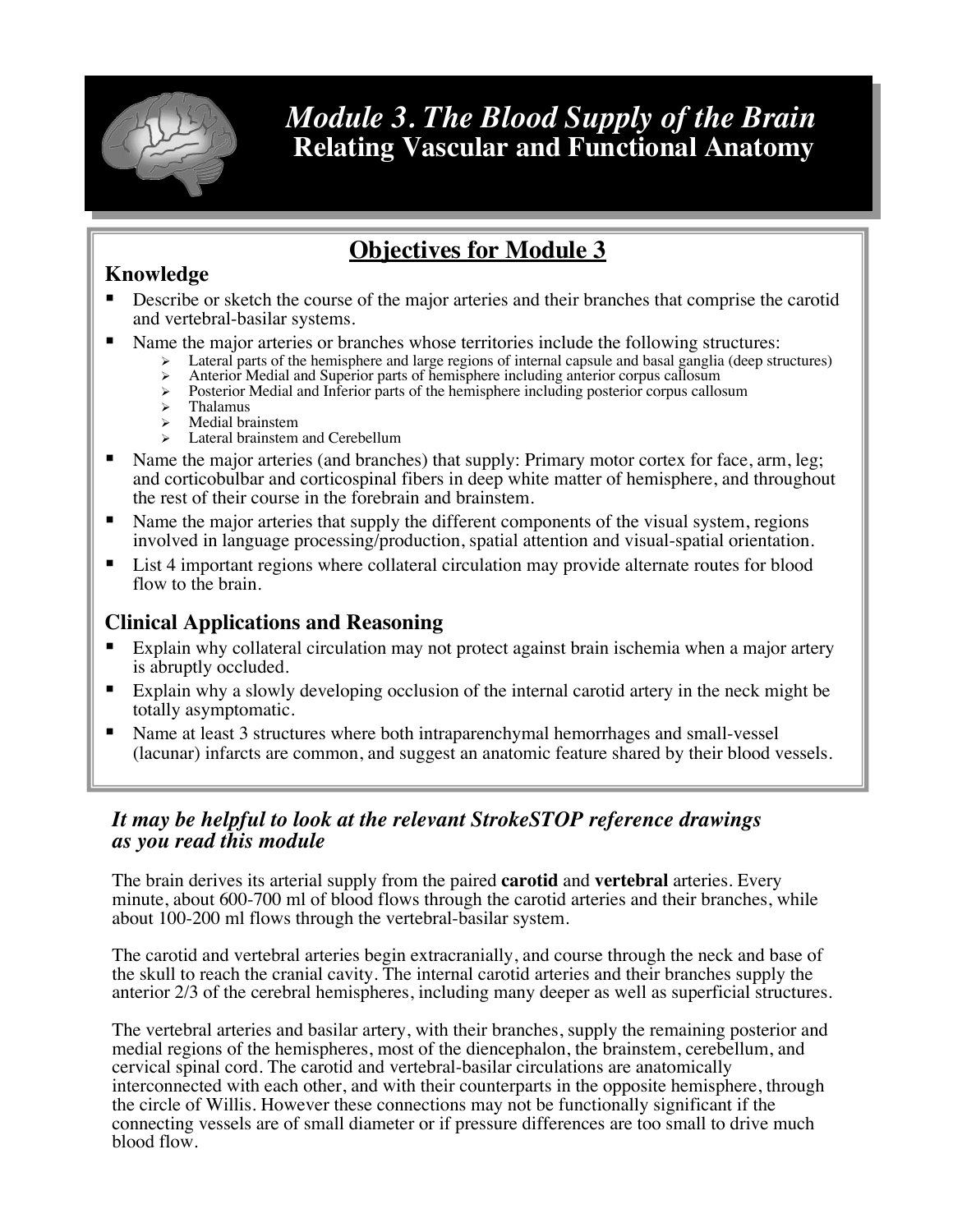# **The Carotid Circulation**

## **Overview of Major Regions Supplied:**

- § **optic nerves and retina**
- cortex and deep white matter of the frontal and parietal lobes, and lateral **aspects of the temporal and occipital lobes**
- **all of the corpus callosum except its posterior regions**
- **most of the basal ganglia and internal capsule.**

#### **Course of the Carotid Arteries and Formation of Major Branches**

The right common carotid artery originates from the bifurcation of the brachiocephalic trunk, while the left common carotid artery originates directly from the aortic arch. Each common carotid then branches to form the internal and external carotid arteries. After the internal carotid artery ascends through the neck, traverses the temporal bone, and passes through the cavernous sinus it pierces the dura and finally reaches the subarachnoid space at the base of the brain.

Just after it enters the subarachnoid space the internal carotid artery usually gives rise to its first intracranial branch, the **ophthalmic artery**, which travels along the optic nerve into the orbit. There its branches supply the retina and other structures of the eyeball itself, as well as other structures in and around the orbit. The internal carotid artery continues in a superior direction and usually gives off two additional branches: the **posterior communicating** and **anterior choroidal** arteries.

The posterior communicating artery usually links the internal carotid to the posterior cerebral artery, and may be large or threadlike. However, in some individuals one or both of the posterior cerebral arteries retain their embryological state as direct branches of the internal carotid artery itself. The anterior choroidal artery is a small artery that supplies mainly deep structures. It usually branches from the internal carotid, but it may also branch from the middle cerebral artery. For this reason, we will discuss it with the middle cerebral artery. Finally, the internal carotid artery divides to form the **anterior and middle cerebral arteries**.

## **Anterior Cerebral Artery**

The **anterior cerebral artery (ACA)** arises from the internal carotid at nearly a right angle. It sends deep penetrating branches (called lenticulostriate arteries) to supply the most anterior portions of the basal ganglia. It then sweeps forward into the interhemispheric fissure, and then runs up and over the genu of the corpus callosum before turning backwards along the corpus callosum. As it runs backwards it forms one branch that stays immediately adjacent to the corpus callosum while a second branch runs in the cingulate sulcus (just superior to the cingulate gyrus) To summarize, **ACA** supplies the medial and superior parts of the frontal lobe, and of the anterior parietal lobe.

#### **ACA usually supplies these Key Functional Areas:**

- § septal area and anterior cingulate gyrus (limbic system -related cortex)
- anterior medial frontal lobe (complex roles in behavior and judgment)
- primary motor cortex for the leg and foot areas, and the medial frontal micturition center
- primary somatosensory cortex for the leg and foot
- most of the corpus callosum except its posterior part. Among other things, these callosal fibers enable the language-dominant hemisphere to find out what the other hemisphere is doing, and to direct its activities.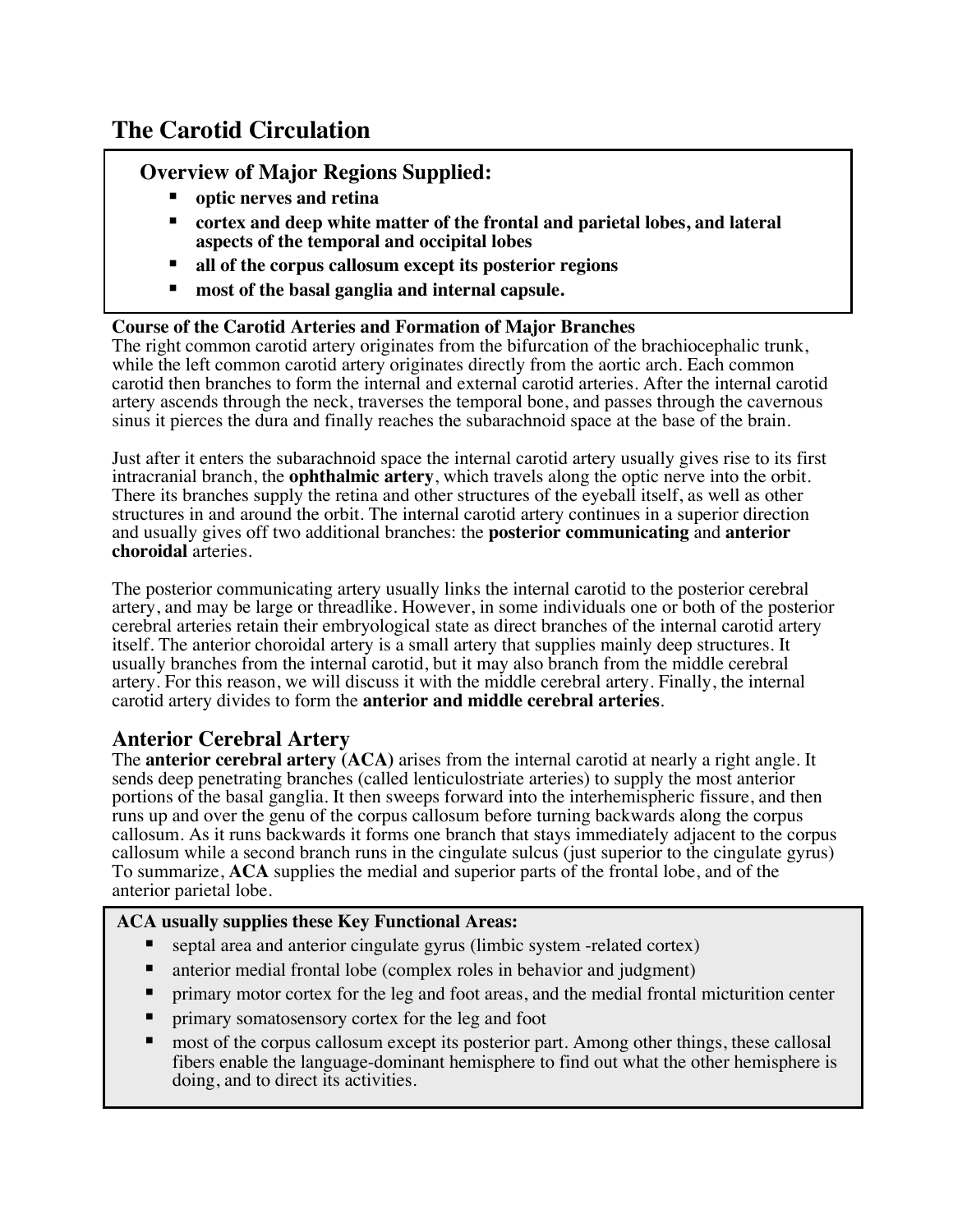The short **anterior communicating artery** joins the two anterior cerebral arteries. It may provide collateral flow to the opposite hemisphere if the carotid artery is occluded on either side.

#### **Middle Cerebral Artery**

The **middle cerebral artery (MCA)** has a large diameter and branches at an acute angle from the internal carotid**.** The MCA passes laterally just underneath the frontal lobe, ultimately taking up a position between the temporal and frontal lobes in the lateral (Sylvian) fissure. The initial part of the MCA is a single vessel --its stem or M1 segment. As it passes laterally, the stem gives off a series of 6-12 long, small diameter, penetrating arteries that travel directly upward through brain tissue to supply large regions of the basal ganglia and internal capsule. These are the MCA **lenticulostriate arteries.**

*Clinical Note:* The lenticulostriate arteries are small diameter arteries that originate as right angle branches from the MCA stem (a large diameter vessel with a brisk, high pressure blood flow). These small penetrating arteries are particularly susceptible to damage caused by lipohyalinosis, pathologic changes weakening their walls that are associated with prolonged hypertension. They may either rupture, producing an intracerebral hemorrhage that is initially centered in the region they supply, or they may collapse, blocking the lumen and producing a small (lacunar) ischemic infarct in the tissue they normally supply. The lenticulostriate arteries are 'end arteries' and regions that they supply do not have significant collateral blood supply. Therefore their occlusion leads to stereotyped stroke syndromes.

*Clinical Note:* In the case of the lenticulostriate arteries, hemorrhage may remain localized to the putamen, caudate or internal capsule, affect other more distant white matter of the hemisphere, or even rupture into the ventricular system. Small-vessel (lacunar) infarcts may have serious functional consequences if they involve motor or sensory fibers in the internal capsule but may be 'silent' (produce no functional deficit) if they involve other small regions of white matter or the basal ganglia.

In addition to these lenticulostriate arteries, small penetrating **anterior choroidal artery** branches also supply deep structures including parts of the globus pallidus and putamen, and thalamus, as well as posterior regions of the internal capsule. Recall that the posterior limb of the internal capsule contains the corticospinal and corticobulbar motor tracts and connections between the somatosensory thalamus and cortex. Thus infarcts in either lenticulostriate or anterior choroidal territory can cause contralateral hemiparesis and hemianesthesia.

Once in the lateral fissure itself, the MCA stem divides into two or, in a smaller number of cases, three main cortical branches that supply almost the entire lateral surface of the brain as well as the insula.

*Clinical Note*: Large emboli carried up the carotid tend to be swept into the MCA stem, but may then get stuck at its narrower branch point within the lateral fissure, reducing blood flow to its major cortical branches. An embolus in the MCA stem could also block one or more small penetrating (lenticulostriate) arteries at their origin from the stem.

The **superior** (upper or suprasylvian) **cortical MCA branch** gives rise to several arteries that supply much of the lateral and inferior frontal lobe and often the anterior lateral parts of the parietal lobe. The **inferior** (lower or infrasylvian) **cortical MCA branch** gives rise to arteries that supply the lateral temporal lobe including its anterior tip, variable amounts of the lateral parietal lobe, and much of the lateral occipital lobe. Note that details of the territories supplied by the superior and inferior cortical branches vary in different individuals.

*Clinical Note:* Emboli can lodge in one of these two major cortical branches, as well as in the smaller arteries that each of them will subsequently form.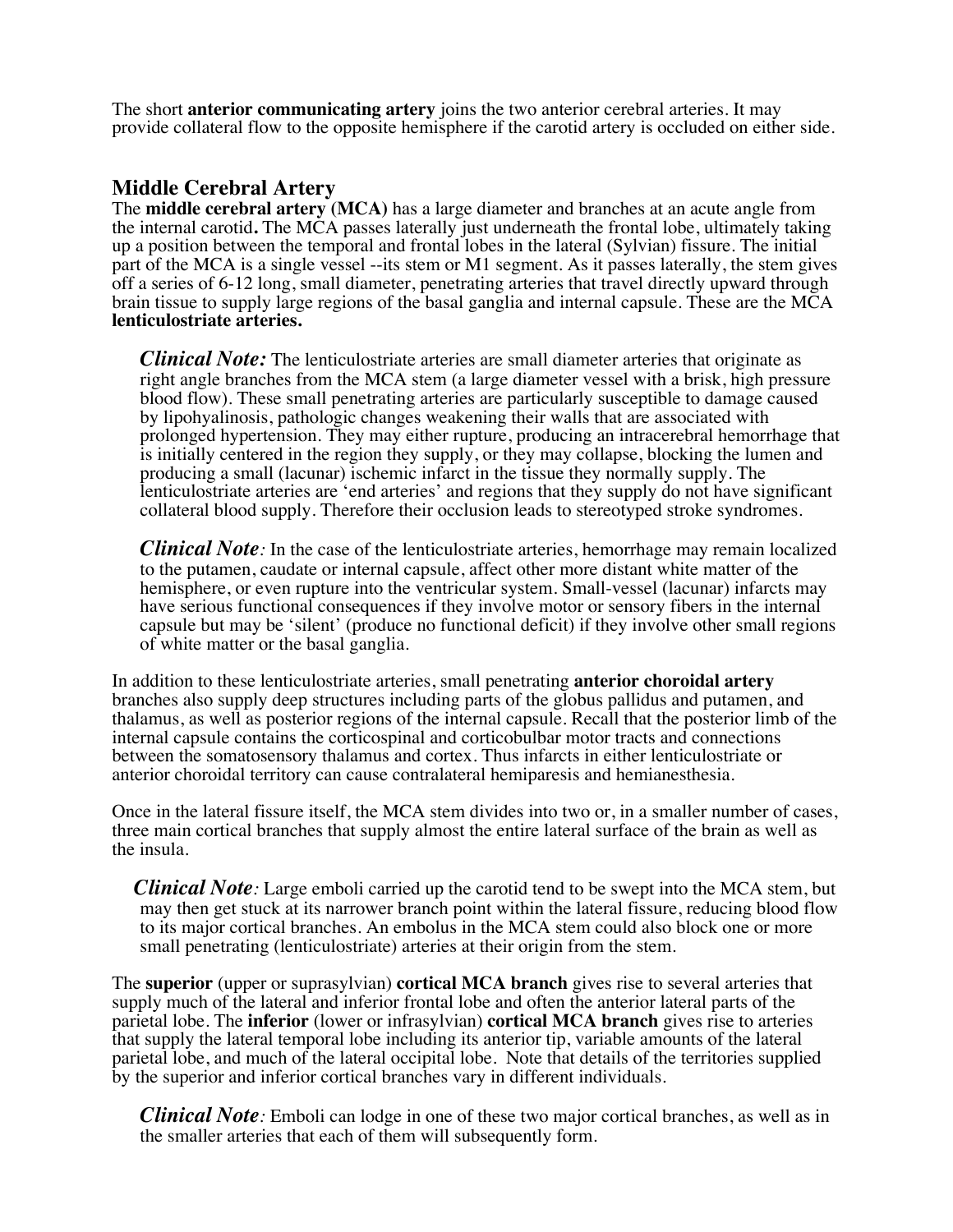#### **Superior cortical branches of MCA usually supply these Key Functional Areas:**

- § Primary motor cortex for face and arm, and *axo*ns originating in the leg as well as face and arm areas that are traveling in the deep white matter toward the internal capsule as part of the corticobular or corticospinal tracts
- § Broca's area and other related gray and white matter important for language expression -- in the language-dominant (usually L) hemisphere
- § Frontal eye fields (important for 'looking at' eye movements to the opposite side)
- **•** Primary somatosensory cortex for face and arm (But be aware that this cortex and even the primary motor cortex can be supplied by inferior branches in some people)
- Parts of lateral frontal and parietal lobes important for lateralized attention (perceptions of one's own body and of the outside world), visuospatial analysis, and for expressing emotions with the voice and body language -- in the R hemisphere

#### **Inferior cortical branches of MCA usually supply these Key Functional Areas:**

- § Wernicke's and other related areas important for language comprehension in the language- dominant (usually L) hemisphere
- Parts of the lateral parietal and temporal lobe important for lateralized attention, and visuospatial analysis, and for the ability to interpret emotions in the voices and body language of others -- in the R hemisphere
- § primary somatosensory cortex, and sometimes also part of the primary motor cortex
- § Optic radiations. Axons that carry information about the contralateral superior quadrants of the visual fields loop forward into the temporal lobe (they are located anterior and lateral to the temporal horn of the lateral ventricle). Recall that the optic radiations traveling deep in the parietal lobe carry information from the contralateral inferior quadrants.

*Clinical Note:* There is a tendency for atheromatous plaques to form at branch points and curves of the cerebral arteries. Thus in the carotid circulation frequent sites of plaque formation include the extracranial internal carotid artery at its origin from the common carotid, in the stem (M1) MCA or its bifurcation into superior and inferior divisions, or in the ACA as it curves backwards over the corpus callosum.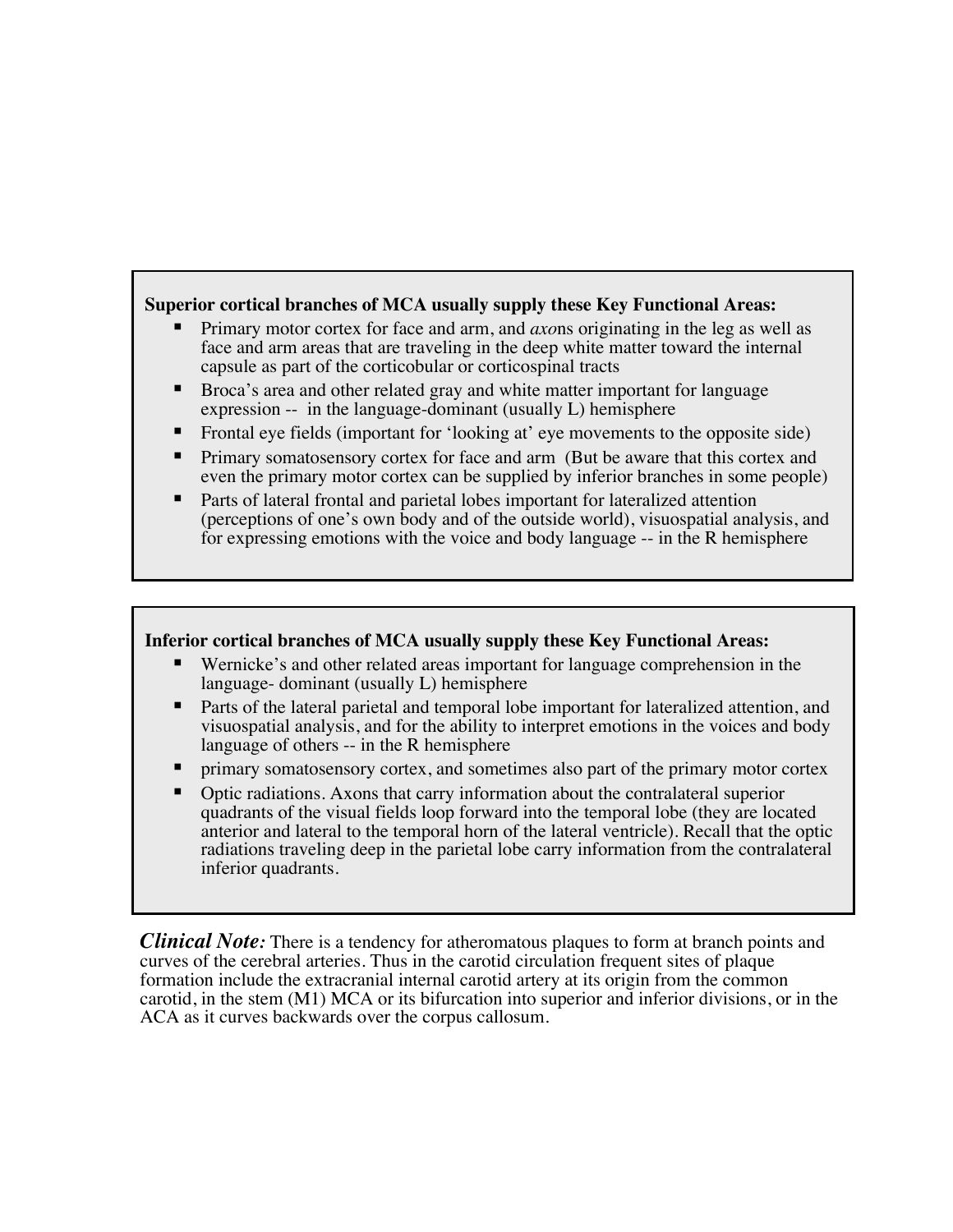# **Vertebral-Basilar Circulation**

- **Overview of Major Regions Supplied**
- § **upper cervical spinal cord**
- § **brainstem and cerebellum**
- § **most but not all of the thalamus and hypothalamus**
- § **cortex and deep white matter of the posterior medial parietal lobes, and medial and inferior temporal and occipital lobes (including the posterior hippocampus)**
- § **posterior part of the corpus callosum (splenium)**

The **vertebral arteries** usually arise from the subclavian arteries. They ascend through the upper cervical transverse foramina, turn medially along the upper surface of the atlas, pierce the dura to enter the subarachnoid space and ascend into the cranial cavity via the foramen magnum. The vertebral arteries run alongside the medulla, giving rise to branches that participate in supplying the cervical spinal cord as well as the brainstem. They end by fusing to form the basilar artery.

*Clinical Note:* Cardiac emboli tend to enter the vertebral circulation far less frequently than the carotid circulation. Several facts of vascular anatomy may account for this. Each vertebral artery takes off from the subclavian at a sharp angle, and has a much smaller diameter. By contrast, the internal carotid artery is about the same diameter as the common carotid, and makes only a slight bend at its origin. Also, the vertebral-basilar system handles only about 20% of the total cerebral blood flow, while the carotid system handles far more.

**The vertebral arteries help to supply the cervical spinal cord**. The posterior spinal arteries and the two anterior spinal arteries, which fuse to form a single midline vessel, supply the upper cervical cord. Blood that supplies more caudal regions of the spinal cord flows to it via radicular arteries that are branches of the thoracic and abdominal aorta. There is a great deal of variability in this pattern. The artery of Adamkiewicz is one of the most important radicular arteries, and in some individuals it may provide the entire arterial supply for the lower two-thirds of the cord.

**The vertebral and basilar arteries supply the brainstem and cerebellum**. Perhaps the most important thing to recognize about the brainstem's blood supply is just how variable the arteries can be in size and position, but still provide adequate perfusion. This means that clinical syndromes produced by occlusion of a particular artery are also variable. Patients you will encounter may present with fragments or combinations of "classic" brainstem syndromes.

**Brainstem arteries in the medulla, pons and midbrain have similar patterns of distribution:** 

**Medial parts of the brainstem** as far dorsal as the ventricle are supplied by long, slender **paramedian penetrating arteries**

*Clinical Note:* Like the lenticulostriate branches of MCA, these paramedian arteries are at risk for hypertensive damage, particularly in the pons. Large hemorrhages in the ventral medial pons classically damage the corticospinal (and corticobulbar) tracts and other medial structures bilaterally. Occlusion of these paramedian vessels in the pons can produce small (lacunar) infarcts that may infarct these same structures.

§ **Dorsolateral parts of the brainstem** are supplied by **short circumferential penetrating branches of the vertebral or basilar arteries**, or by branches of one of the major 'cerebellar' arteries as they curve around the brainstem to reach the cerebellum (**penetrators from long circumferential arteries** (primarily AICA or PICA). The midbrain is also partially supplied by posterior cerebral artery branches.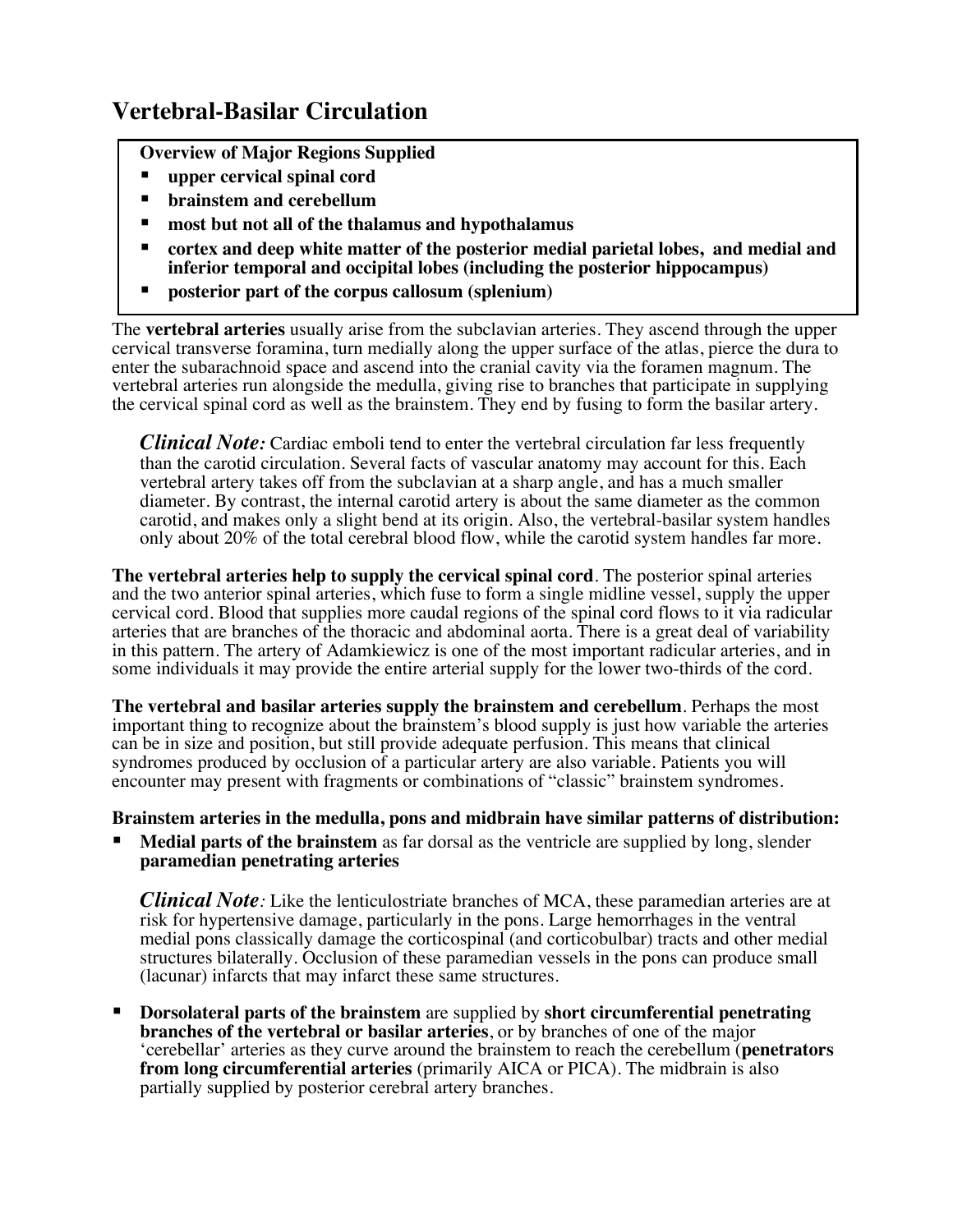**The blood supply of the medulla is derived from the two vertebral arteries.** The midline **anterior spinal artery**, formed from the fusion of medial branches from each vertebral, supplies part of the central medulla (as well as much of the upper cervical cord). From its lateral side each vertebral gives off a variable branch the **posterior inferior cerebellar artery (PICA**). PICA has a complicated looping course as it swings out around the inferior olives, and runs along the dorsal lateral surface of the medulla before turning laterally and supplying the inferior surface of the cerebellum. The vertebral arteries fuse at the junction between the medulla and the pons to form the single midline **basilar artery**, which then proceeds rostral along the surface of the anterior pons. The basilar artery also gives rise to additional large lateral arteries, most importantly, the **anterior inferior cerebellar arteries (AICA)** and the **superior cerebellar arteries**.

**The three pairs of named cerebellar arteries supply the posterior inferior, anterior inferior, and superior surfaces of the cerebellum respectively.** The superior cerebellar artery also sends small branches penetrating deeply into the internal (deep) nuclei of the cerebellum.

*Clinical Note:* Less commonly, these penetrating superior cerebellar artery branches are also at risk for hypertensive hemorrhage, with bleeding often occurring deep within the cerebellum. Such a cerebellar hemorrhage can produce deficits related to the cerebellum such as postural instability or limb ataxia. It may also affect the brainstem by compression or by rupture into the fourth ventricle. This can kill the patient by interrupting vital respiratory and cardiac functions

| <b>Brainstem Region</b>                                   | <b>Medial Structures</b>                                                                                                                                                      | <b>Dorsolateral Structures</b>                                                                                                                                            |
|-----------------------------------------------------------|-------------------------------------------------------------------------------------------------------------------------------------------------------------------------------|---------------------------------------------------------------------------------------------------------------------------------------------------------------------------|
| <b>Rostral Midbrain</b>                                   | *CST and CBT in cerebral peduncle<br>Superior cerebellar peduncle<br>Oculomotor nucleus / CNIII axons<br>Medial longitudinal fasciculus<br><b>Rostral Reticular formation</b> |                                                                                                                                                                           |
| <b>Mid-Pons</b>                                           | Medial longitudinal fasciculus<br>Reticular formation<br>CST and CBT<br>Griseum pontis                                                                                        | Middle cerebellar peduncle<br>Trigeminal sensory and<br>motor nuclei / axons<br>Spinothalamic tract                                                                       |
| <b>Caudal Pons</b>                                        | Abducens nucleus/CNVI axons<br>Motor fibers of CNVII<br>PPRF (lateral gaze center)<br>CST and CBT<br>Medial lemniscus<br>Caudal Reticular formation                           | Facial motor nucleus/CNVII axons<br>Middle cerebellar peduncle<br>Descending tract/nucleus of V<br>Spinothalamic tract<br>Vestibular and Cochlear nuclei<br>CN VIII axons |
| Rostral medulla                                           | Hypoglossal nucleus/CNXII axons<br><b>CST</b><br>Medial lemniscus<br>Caudal Reticular formation                                                                               | Nucleus ambiguus/CNIX and<br>CNX axons<br>Descending tract/nucleus of V<br>Spinothalamic tract<br>Vestibular nuclei                                                       |
| $SCST =$ corticospinal tract; $CBT =$ corticobulbar tract |                                                                                                                                                                               | Inferior cerebellar peduncle                                                                                                                                              |

## **Vertebral-basilar branches supply the following key functional areas:**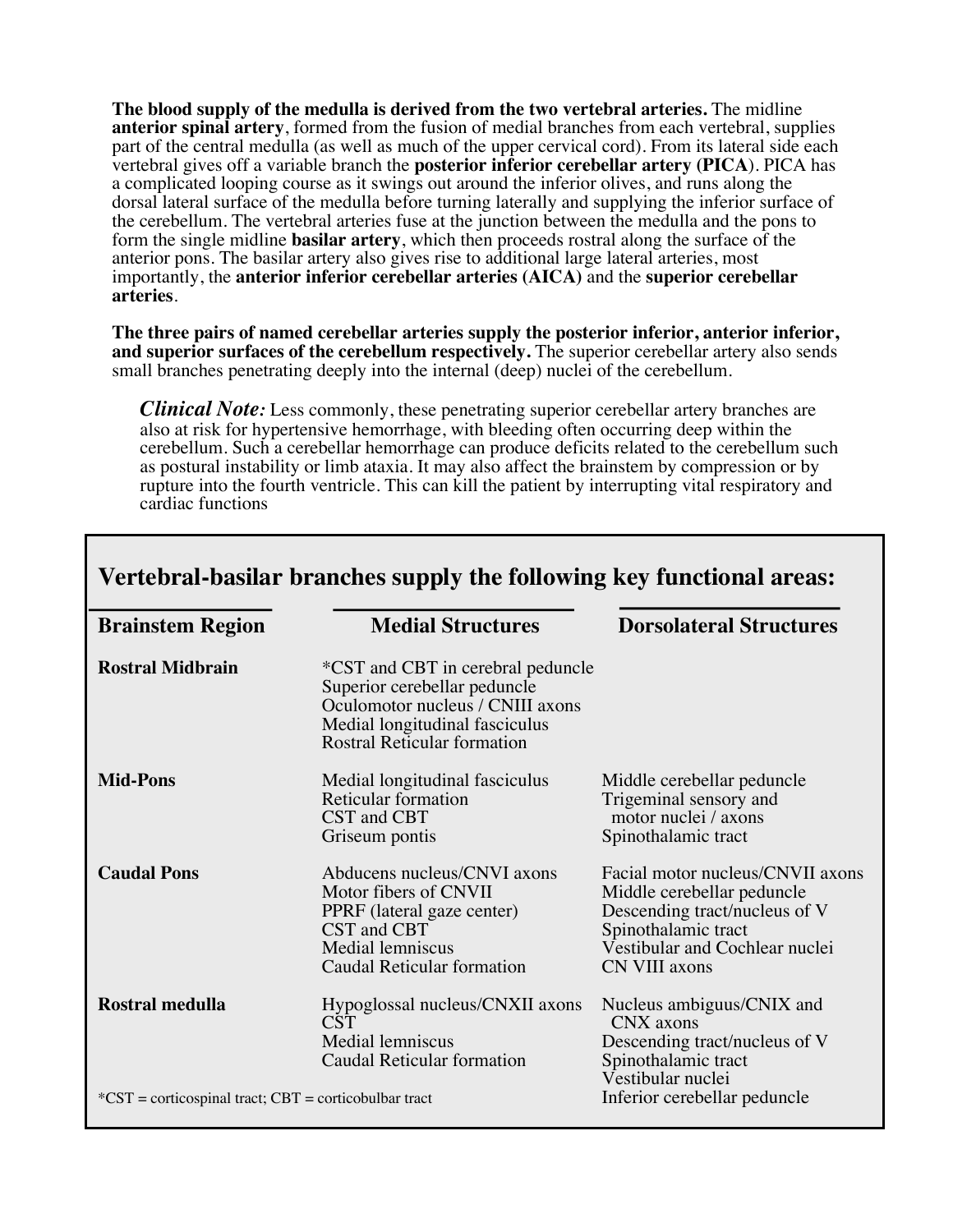*Clinical Note:* If an embolus travels in one vertebral artery, its passage may be blocked where the vertebral arteries join to form the basilar artery. More often, however, it keeps going, traversing the basilar artery (which has a large diameter) but is arrested at the upper bifurcation of the basilar into the posterior cerebral arteries or in one posterior cerebral artery (PCA)..

As each PCA passes around the cerebral peduncles, it forms short penetrating branches to the **midbrain**, and gives rise to a series of long, slender penetrating arteries that supply much of the **hypothalamus and thalamus***.* The circle of Willis partially surrounds the hypothalamus, and additional small perforators from its other arteries also help to supply the hypothalamus.

*Clinical Note*: After the basal ganglia and internal capsule, the thalamus is the next most frequent site of hypertensive intracerebral hemorrhage and small-vessel infarcts. Thalamic hemorrhages may be confined to the thalamus, or the bleeding may involve the neighboring internal capsule, subthalamic nucleus and midbrain, and even rupture into the third ventricle.

The **cortical branches of PCA** supply the posterior medial parietal lobe and the splenium of the corpus callosum, inferior and medial part of the temporal lobe including the hippocampus and entorhinal cortex (medial temporal lobe), and the medial and inferior surfaces of the occipital lobe.

| Penetrating branches of PCA usually supply these Key Functional Areas: |                                                                                                                                                                                                                                                                                                                                                                                                                                                     |  |
|------------------------------------------------------------------------|-----------------------------------------------------------------------------------------------------------------------------------------------------------------------------------------------------------------------------------------------------------------------------------------------------------------------------------------------------------------------------------------------------------------------------------------------------|--|
|                                                                        | DIENCEPHALON including the thalamus, subthalamic nucleus, and hypothalamus                                                                                                                                                                                                                                                                                                                                                                          |  |
|                                                                        | MIDBRAIN including the cerebral peduncle, third nerve and nucleus, superior<br>cerebellar peduncle, and reticular formation<br>Note: The upper parts of the Basilar artery also help supply the midbrain                                                                                                                                                                                                                                            |  |
| Cortical branches of PCA usually supply these Key Functional Areas     |                                                                                                                                                                                                                                                                                                                                                                                                                                                     |  |
|                                                                        | PARIETAL AND OCCIPITAL LOBE (Posterior branches)<br>Optic radiations and striate cortex (the primary visual cortex may be entirely<br>supplied by PCA, or the tip of the occipital lobe where the fovea is mapped may be<br>located in the border zone shared by PCA and MCA)<br>Splenium of the corpus callosum (these crossing fibers participate in the transfer of<br>$\blacksquare$<br>visual information to the language-dominant hemisphere) |  |
|                                                                        | MEDIAL TEMPORAL LOBE (Anterior branches)                                                                                                                                                                                                                                                                                                                                                                                                            |  |
|                                                                        | Posterior hippocampus, entorhinal cortex and the fornix (these structures are<br>п<br>critical for laying down new declarative memories)                                                                                                                                                                                                                                                                                                            |  |

*Clinical Note*: Recall that atherosclerotic plaque forms at branch points or curves in vessels. In the vertebral-basilar circulation, it is most frequent in the cervical part of the vertebral arteries and where the vertebral arteries join to form the basilar artery. Plaques are also common in the PCA as it swings around the midbrain on its way to medial parts of the parietal, occipital, and temporal lobes.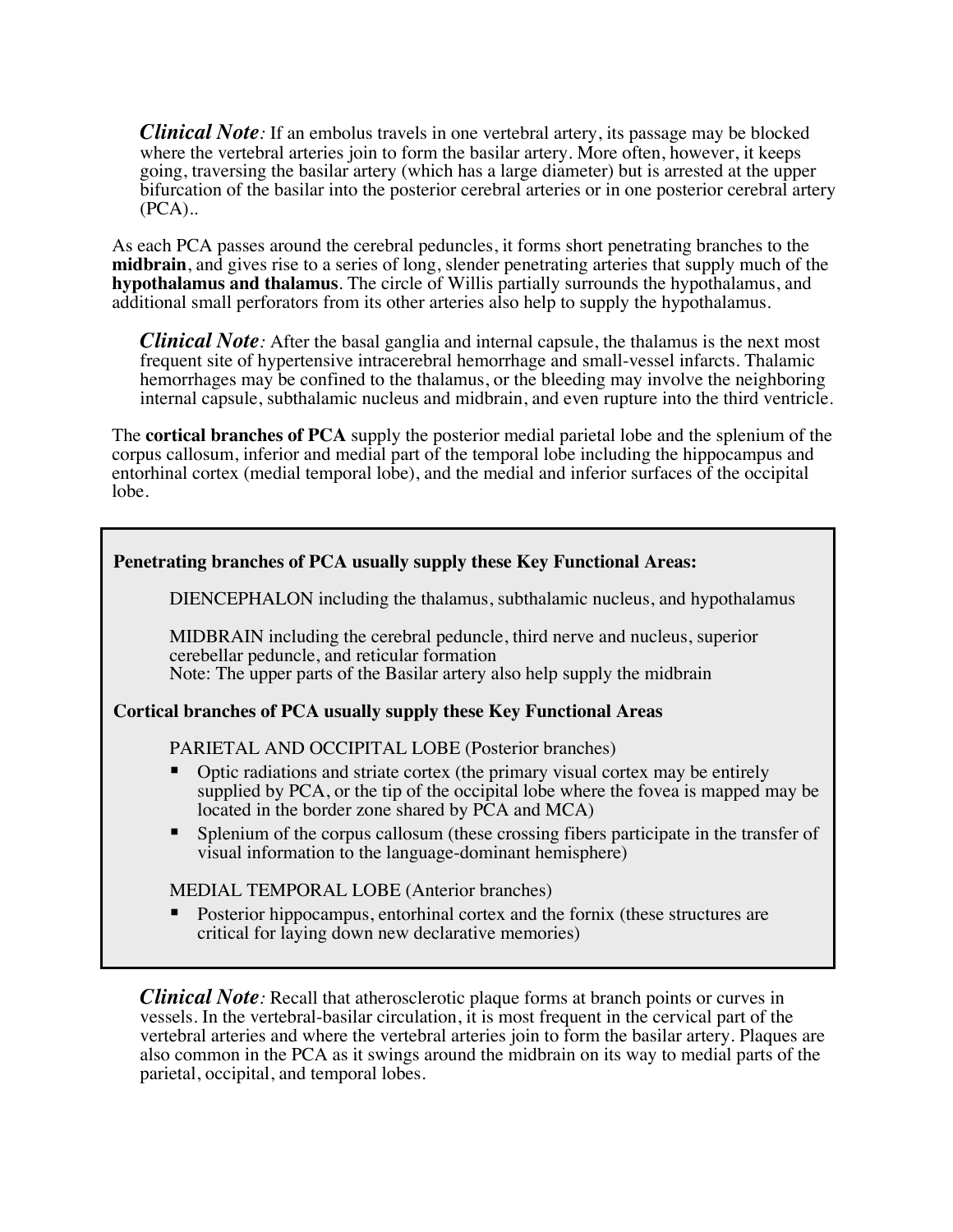# **Overall cerebral blood flow is constant, but can vary locally**

Although we've discussed anatomic variations of the cerebral arteries, our description up to now suggests that they are a system of rigid branching pipes. In reality, however, the cerebral vessels continuously adjust their own caliber by contraction and relaxation of smooth muscle in their walls so that:

- § constant cerebral blood flow is normally maintained over mean arterial pressures ranging between approximately 60-150 mm Hg. Thus as intra-arterial pressure goes up, cerebral vessels normally constrict and conversely when pressure drops, the cerebral vessels dilate. However, at extremely low or high arterial pressure levels this response fails, and in those situations cerebral blood flow follows blood pressure more directly. The concept that cerebral vessels themselves have a role in controlling cerebral blood flow is often referred to as **autoregulation.**
- § local blood flow can change in response to local neuronal metabolism. For example, increases in arterial (and hence extracellular) carbon dioxide tension in a specific brain region will lead to dilation of its arterioles and an immediate increase in local blood flow.

These responses protect the brain from ischemia by increasing cerebral blood flow (delivery of oxygen and glucose, and removal of carbon dioxide and other metabolites) in the face of decreased arterial pressures. They also support regional variations in brain activity by providing rapid local adjustments of blood flow.

## **Collateral circulation may modify the effects of cerebral ischemia**

There is usually not enough redundancy in the blood vessels of the brain to support function if one artery is suddenly occluded. If there were, ischemic strokes would be far less frequent.

Many smaller penetrating brain arteries such as the lenticulostriate branches of MCA that supply the basal ganglia and internal capsule, as well as the penetrating branches from arteries on the brain surface that supply deep white matter, are **terminal arteries**. This means that they form few if any connections with other arteries. When they are occluded, the brain regions they supply will therefore become ischemic.

Other arteries form anastomoses that potentially could protect the brain from infarction, or at least limit the amount of damage, by providing alternative routes for blood flow.

#### **Common and Important Anastomoses can occur between:**

- External carotid and internal carotid via branches of the ophthalmic artery
- The major intracranial arteries via the circle of Willis (for example one carotid might supply parts of the contralateral hemisphere by connections through the anterior cerebral and anterior communicating arteries)
- Muscular branches of cervical arteries and the extracranial vertebral or external carotid arteries
- § Small cortical branches of ACA, MCA, and PCA, or branches of the major cerebellar arteries

How effective the collateral circulation can be in supporting blood flow and hence neurologic function depends on the size of the arteries. The smaller the diameter of the collaterals, the less likely it is that they will be able to carry enough blood to prevent infarction.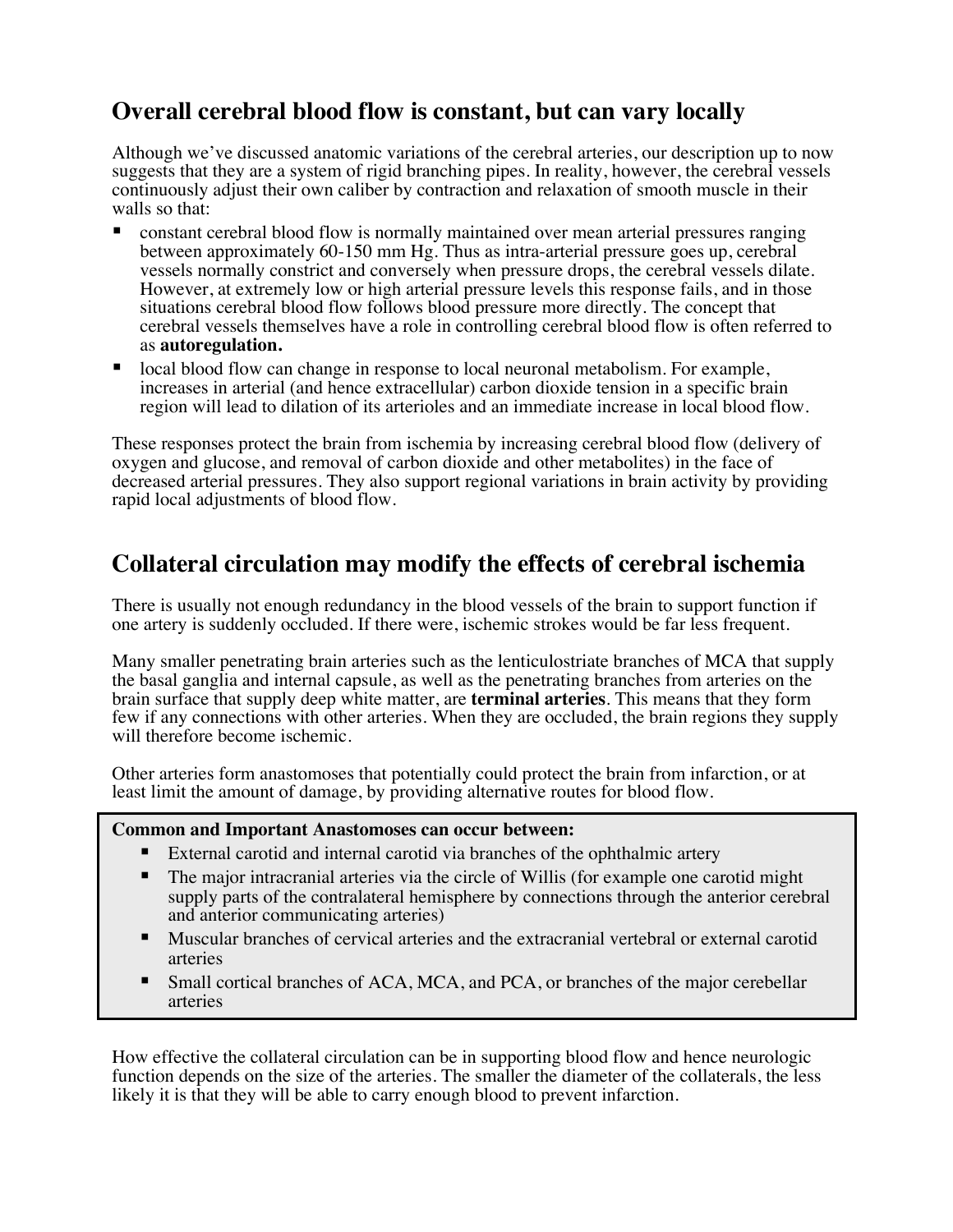#### **The speed at which the occlusion of an artery occurs therefore can play a role in determining whether collateral circulation will be sufficient to prevent infarction.**

If a major artery is gradually occluded by atherosclerosis, there may be time for preexisting collateral channels to enlarge to the point where they can support major blood flow. This may happen, for instance, when there is gradual occlusion of the internal carotid artery in the neck by the build up of atherosclerotic plaque. In this situation retrograde flow may develop *from* the external carotid through the ophthalmic artery *to* the intracranial internal carotid, bypassing the blockage. Some people with one or both internal carotid arteries largely or entirely occluded show no neurologic deficits thanks to collateral circulation around the orbit.

**The 'circle' of Willis can be a source of effective collateral circulation.** At first glance, the anatomy of the circle of Willis suggests that blood can be easily shunted from one side of the brain to the other, or from the carotid to the vertebral-basilar system or vice versa. This may indeed occur, especially in younger individuals. However if one or more of the arteries that forms the circle is narrowed, then the circular connections might not allow enough blood flow to compensate for most *abrupt* arterial blockages. In this case, it would provide little 'protection' against sudden blockage of a vessel by, for example, a cardiac embolus. In the same patient, the circle might be able to compensate for slowly developing arterial occlusions produced by build- up of atherosclerotic plaque, since even if arteries of the circle are initially small diameter they may expand over time in response to increasing hemodynamic demands.

Before we leave the circle of Willis, we should point out that places where large arteries branch or bifurcate are favorite locations for the formation of **saccular ('berry') aneurysms**. In these locations the muscular part of the arterial wall is relatively weak, and balloon-like swellings that are prone to rupture may occur. The greatest number of aneurysms involve the anterior portion of the circle of Willis: the junction of the anterior communicating artery with ACA, the junction of the internal carotid and posterior communicating artery, or the division of MCA into superior and inferior branches within the lateral (Sylvian) fissure. If an aneurysm ruptures, blood under high pressure is forced into the subarachnoid space, which contains the circle of Willis, and possibly into the interior of neighboring brain substance as well. Such non-traumatic subarachnoid hemorrhages account for about 3% of all strokes.

#### **Concept of Border zone versus core territory of the cerebral vessels**

We have seen that the cerebral cortex is supplied by the cortical branches of MCA, ACA, and PCA. These arteries reach the cortical surface, divide, and give off branches that penetrate the cortex perpendicularly. Long arteries and arterioles pass through the gray matter and penetrate the white matter to a depth of 3-4 cm, where they supply the core of the hemisphere's white matter. These arteries intercommunicate very little, and thus constitute many independent small systems. The deeply penetrating vessels that branch directly from major arterial stems (like the lenticulostriate branches of MCA) also do not interconnect. Therefore if one of these arteries is occluded, the "downstream" tissue it normally supplies will be infarcted since it has no other source of blood flow.

By contrast, the short surface arteries supplying the cortical gray matter do anastomose. The anastomoses form a continuous network of tiny arteries covering the perimeters or **border zones** between the core (central) territories of the 3 major cerebral arteries**.** Since these anastomoses are usually tiny, they carry little blood. Therefore, if one of the major arteries is occluded, the anastomoses cannot rescue the core territory of that artery from infarction. However, they may be able to supply the border zone, so that the size of the infarction is reduced somewhat. Additional contributions of leptomeningeal collaterals connecting the ACA, MCA and PCA along surface of the brain may also serve to limit ischemia. Conversely, if there is a dramatic impairment of systemic blood pressure (perhaps secondary to cardiac arrest or massive bleeding), or decreased pressure specifically in the carotid system (due to an occlusive event), the border zones, which are the regions of each vascular territory farthest from the core will become ischemic first.